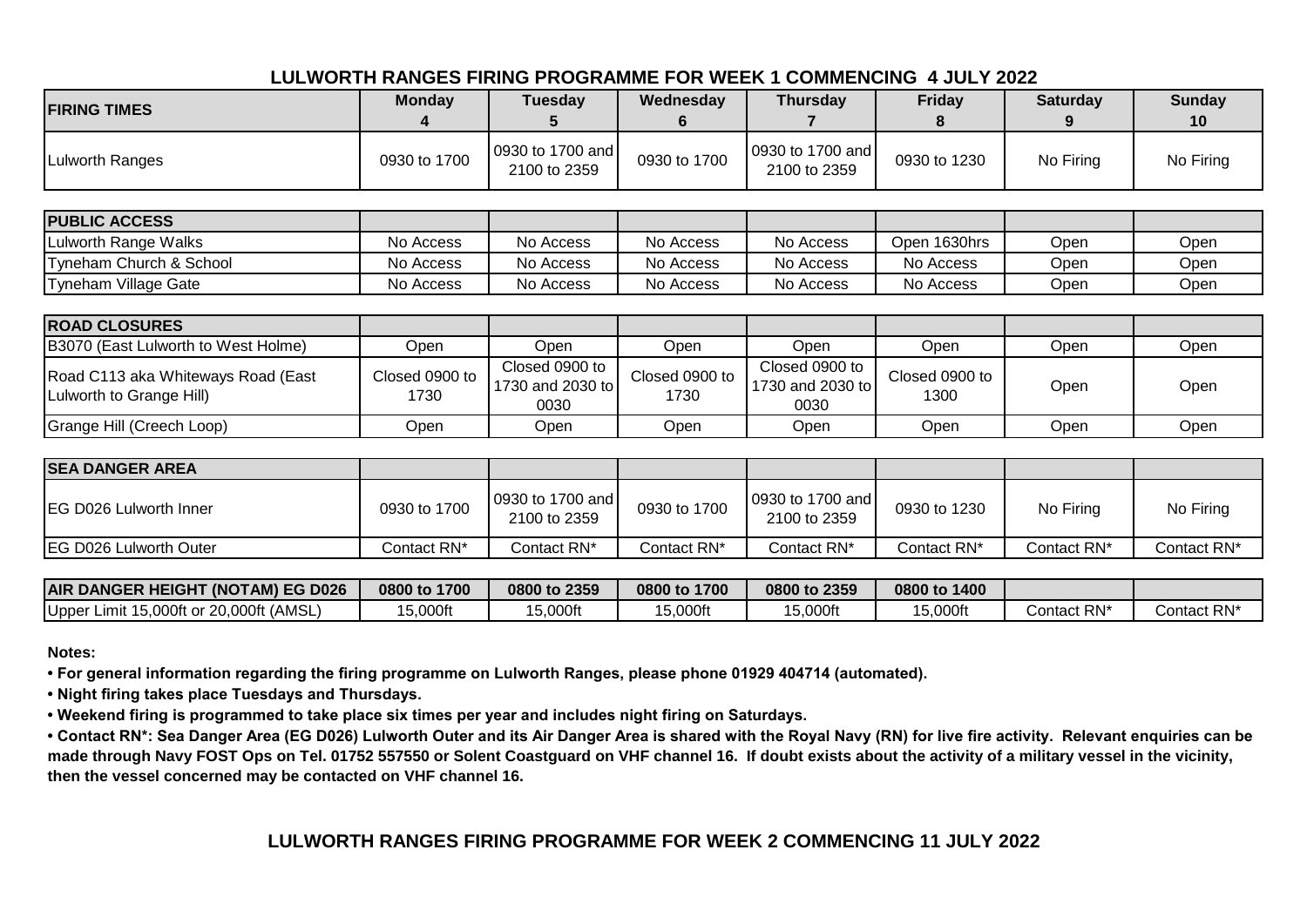| <b>FIRING TIMES</b> | <b>Monday</b><br>11 | Tuesday<br>12                    | Wednesday<br>13 | <b>Thursday</b><br>14            | <b>Friday</b><br>15 | <b>Saturday</b><br>16 | Sunday    |
|---------------------|---------------------|----------------------------------|-----------------|----------------------------------|---------------------|-----------------------|-----------|
| Lulworth Ranges     | 0930 to 1700        | 0930 to 1700 and<br>2100 to 2359 | 0930 to 1700    | 0930 to 1700 and<br>2100 to 2359 | 0930 to 1230        | No Firing             | No Firing |

| <b>PUBLIC ACCESS</b>               |           |           |           |           |              |      |      |
|------------------------------------|-----------|-----------|-----------|-----------|--------------|------|------|
| Lulworth Range Walks               | No Access | No Access | No Access | No Access | Open 1630hrs | Open | Open |
| <b>Tyneham Church &amp; School</b> | No Access | No Access | No Access | No Access | No Access    | Open | Open |
| <b>ITvneham Village Gate</b>       | No Access | No Access | No Access | No Access | No Access    | Open | Open |

| <b>ROAD CLOSURES</b>                                           |                        |                                            |                                |                                            |                        |      |      |
|----------------------------------------------------------------|------------------------|--------------------------------------------|--------------------------------|--------------------------------------------|------------------------|------|------|
| B3070 (East Lulworth to West Holme)                            | Jpen                   | Jpen                                       | Open                           | Open                                       | Open                   | Open | Open |
| Road C113 aka Whiteways Road (East<br>Luiworth to Grange Hill) | Closed 0900 to<br>1730 | Closed 0900 to<br>1730 and 2030 to<br>0030 | Closed 0900 to $\vert$<br>1730 | Closed 0900 to<br>1730 and 2030 to<br>0030 | Closed 0900 to<br>1300 | Open | Open |
| Grange Hill (Creech Loop)                                      | :Dpen                  | Open                                       | Open                           | Open                                       | Open                   | Open | Open |

| <b>SEA DANGER AREA</b>         |              |                                  |              |                                  |              |             |             |
|--------------------------------|--------------|----------------------------------|--------------|----------------------------------|--------------|-------------|-------------|
| <b>IEG D026 Lulworth Inner</b> | 0930 to 1700 | 0930 to 1700 and<br>2100 to 2359 | 0930 to 1700 | 0930 to 1700 and<br>2100 to 2359 | 0930 to 1230 | No Firing   | No Firing   |
| <b>IEG D026 Lulworth Outer</b> | Contact RN*  | Contact RN*                      | Contact RN*  | Contact RN*                      | Contact RN*  | Contact RN* | Contact RN* |

| <b>AIR DANGER HEIGHT (NOTAM) EG D026</b>   | 1700<br>0800 to | 0800 to 2359 | 0800 to 1700 | 0800 to 2359 | 0800 to 1400 |             |                         |
|--------------------------------------------|-----------------|--------------|--------------|--------------|--------------|-------------|-------------------------|
| Limit 15,000ft or 20,000ft (AMSL)<br>Upper | $5,000$ ft      | 5,000ft      | 15,000ft     | 5,000ft      | 5,000ft      | Contact RN* | Contact RN <sup>,</sup> |

**Notes:**

**• For general information regarding the firing programme on Lulworth Ranges, please phone 01929 404714 (automated).**

**• Night firing takes place Tuesdays and Thursdays.**

**• Weekend firing is programmed to take place six times per year and includes night firing on Saturdays.**

**• Contact RN\*: Sea Danger Area (EG D026) Lulworth Outer and its Air Danger Area is shared with the Royal Navy (RN) for live fire activity. Relevant enquiries can be made through Navy FOST Ops on Tel. 01752 557550 or Solent Coastguard on VHF channel 16. If doubt exists about the activity of a military vessel in the vicinity, then the vessel concerned may be contacted on VHF channel 16.**

# **LULWORTH RANGES FIRING PROGRAMME FOR WEEK 3 COMMENCING 18 JULY 2022**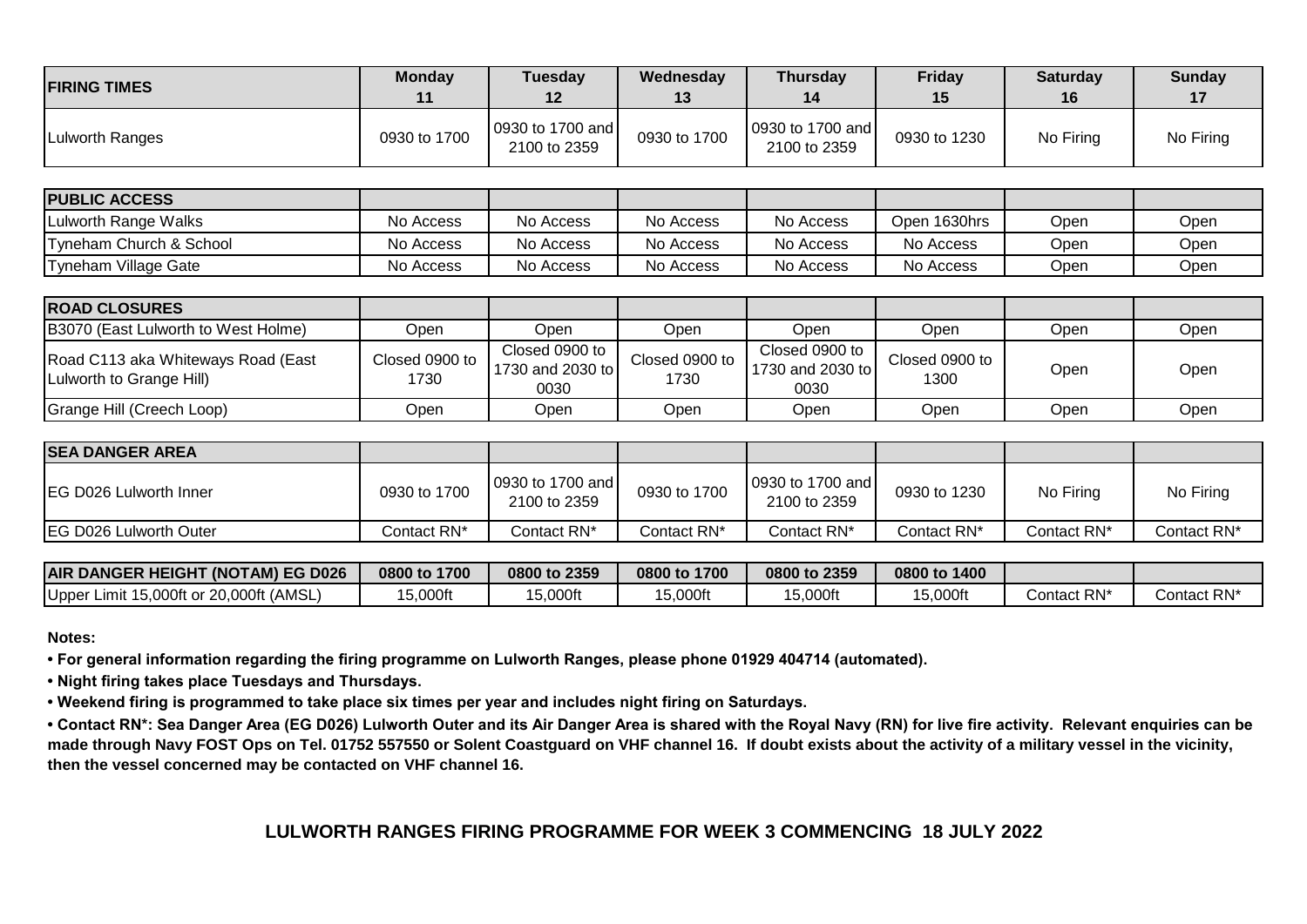| <b>FIRING TIMES</b>    | <b>Monday</b><br>18 | <b>Tuesday</b><br>19             | Wednesday<br><b>20</b> | <b>Thursday</b><br>21            | Friday<br>22 | <b>Saturday</b><br>23 | <b>Sunday</b><br>24 |
|------------------------|---------------------|----------------------------------|------------------------|----------------------------------|--------------|-----------------------|---------------------|
| <b>Lulworth Ranges</b> | 0930 to 1700        | 0930 to 1700 and<br>2100 to 2359 | 0930 to 1700           | 0930 to 1700 and<br>2100 to 2359 | 0930 to 1230 | No Firing             | No Firing           |
| <b>PUBLIC ACCESS</b>   |                     |                                  |                        |                                  |              |                       |                     |
| Lulworth Range Walks   | No Access           | No Access                        | No Access              | No Access                        | Open 1630hrs | Open                  | Open                |

Tyneham Church & School **No Access No Access No Access No Access No Access No Access No Access No Access No Access** Tyneham Village Gate **Note Access** No Access No Access No Access No Access No Access No Access Open Open

| <b>ROAD CLOSURES</b>                                           |                        |                                            |                        |                                            |                        |      |      |
|----------------------------------------------------------------|------------------------|--------------------------------------------|------------------------|--------------------------------------------|------------------------|------|------|
| B3070 (East Lulworth to West Holme)                            | Open                   | Open                                       | Open                   | Open                                       | Open                   | Open | Open |
| Road C113 aka Whiteways Road (East<br>Luiworth to Grange Hill) | Closed 0900 to<br>1730 | Closed 0900 to<br>1730 and 2030 to<br>0030 | Closed 0900 to<br>1730 | Closed 0900 to<br>1730 and 2030 to<br>0030 | Closed 0900 to<br>1300 | Open | Open |
| Grange Hill (Creech Loop)                                      | <b>Open</b>            | Open                                       | Open                   | Open                                       | Open                   | Open | Open |

| <b>SEA DANGER AREA</b>         |              |                                  |              |                                  |              |             |             |
|--------------------------------|--------------|----------------------------------|--------------|----------------------------------|--------------|-------------|-------------|
| <b>IEG D026 Lulworth Inner</b> | 0930 to 1700 | 0930 to 1700 and<br>2100 to 2359 | 0930 to 1700 | 0930 to 1700 and<br>2100 to 2359 | 0930 to 1230 | No Firing   | No Firing   |
| <b>IEG D026 Lulworth Outer</b> | Contact RN*  | Contact RN*                      | Contact RN*  | Contact RN*                      | Contact RN*  | Contact RN* | Contact RN* |

| <b>AIR DANGER HEIGHT</b><br>(NOTAM) EG D026             | 0800 to<br>1700 | 0800 to 2359 | 0800 to 1700 | 0800 to 2359 | 0800 to 1400 |             |             |
|---------------------------------------------------------|-----------------|--------------|--------------|--------------|--------------|-------------|-------------|
| (AMSL<br>Upper<br>0.000ft<br>15.000ft or<br>Limit<br>ΖU | 15,000ft        | 5,000ft      | 15.000ft     | 5,000ft      | 5,000ft      | Contact RN* | Contact RN' |

### **Notes:**

**• For general information regarding the firing programme on Lulworth Ranges, please phone 01929 404714 (automated).**

**• Night firing takes place Tuesdays and Thursdays.**

**• Weekend firing is programmed to take place six times per year and includes night firing on Saturdays.**

**• Contact RN\*: Sea Danger Area (EG D026) Lulworth Outer and its Air Danger Area is shared with the Royal Navy (RN) for live fire activity. Relevant enquiries can be made through Navy FOST Ops on Tel. 01752 557550 or Solent Coastguard on VHF channel 16. If doubt exists about the activity of a military vessel in the vicinity, then the vessel concerned may be contacted on VHF channel 16.**

### **LULWORTH RANGES FIRING PROGRAMME FOR WEEK 4 COMMENCING 25 JULY 2022**